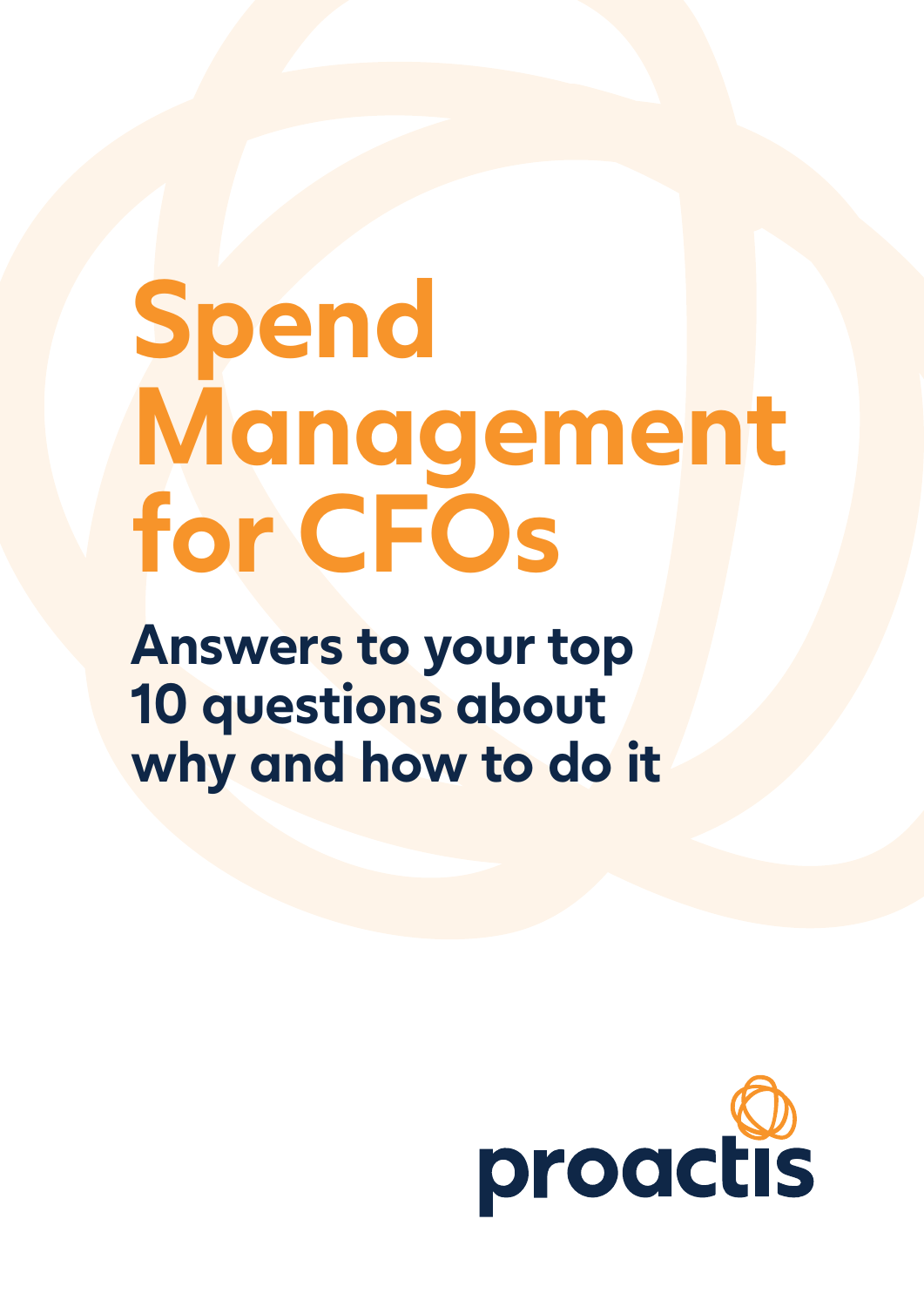| 03 | <b>Introduction</b>                                                     |
|----|-------------------------------------------------------------------------|
| 03 | The guide                                                               |
| 04 | <b>10 Key Questions:</b>                                                |
| 04 | <b>What is our fundamental objective?</b><br>Q1.                        |
| 05 | <b>Q2. Exactly how will we create savings?</b>                          |
| 06 | <b>Q3. What business processes</b><br>are involved?                     |
| 07 | <b>Q4. Whose involved?</b>                                              |
| 08 | <b>Q5. What systems capabilities</b><br>are needed?                     |
| 09 | Q6. How can you get everyone on board?                                  |
| 10 | <b>How will eProcurement impact</b><br>Q7.<br>our financial/ERP system? |
| 11 | Q8. How do we avoid getting tangled up<br>in a long, expensive project? |
| 12 | Q9. How do we organize for both<br>early and sustained results?         |
| 13 | Q10. Where do we start?                                                 |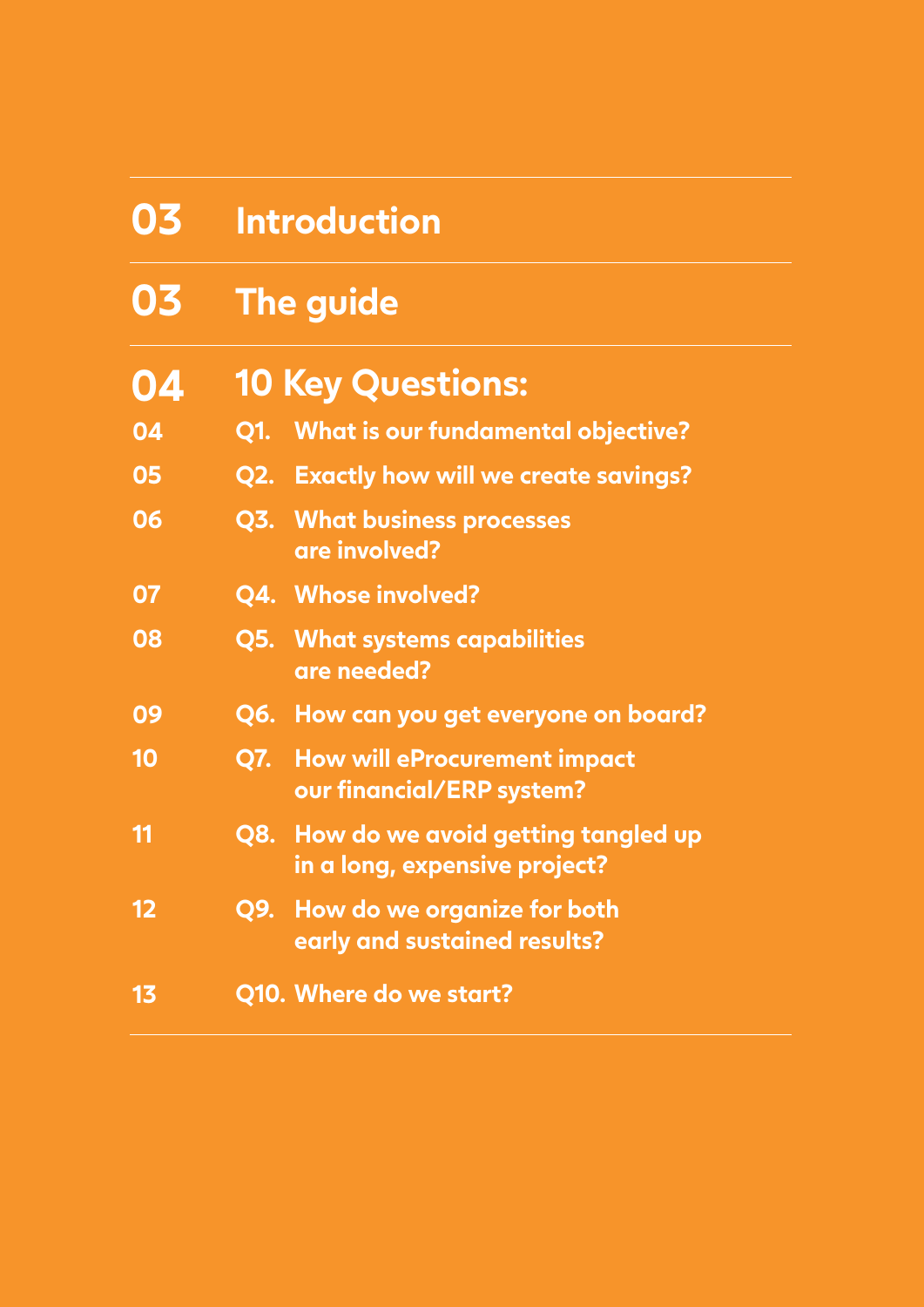# **Introduction**

**Spend Management is a structured business process that dramatically increases the management and visibility you have over what your organization spends for all types of goods and services.**

It's a process you use to significantly reduce costs by ensuring that only needed and authorized goods and services are purchased, and by making sure you obtain the best possible value when they are. It also serves to dramatically reduce invoice processing time, effort and costs in Accounts Payable, as well as creating greater efficiencies in procurement and throughout your organization.

If you think your ERP system has procurement covered, think again. Most procurement systems are outside the bounds of ERP because:

- $\bullet$ Spend management is about managing business processes that are outside the realm of ERP. For instance, it manages the processes before a PO or invoice hits ERP and before a supplier is added to ERP.
- Spend management uses a whole range of information about suppliers, RFPs, contracts and catalogs that your ERP isn't capable of handling.
- Spend management involves many more people than those who use the ERP system. Parts of your procurement system will be used by practically every employee in your organization. Other parts will be used by your suppliers who are outside the four walls of your organization.

Because business processes are so different, and because so many people will always be 'nonexpert' users, modern procurement systems have been designed to remove complexity and guide users through an intuitive and automated stepby-step process.

Alternatively, you may experience using little to no automation to manage your procurement process, using manual processes with a lot of paper and spreadsheets

### **This guide**

**will establish the key considerations for uncovering if you need to transform your procurement processes.** 

Taking control over your spend doesn't just lie in the technology you deploy, it's very much about how your Procurement team, your Accounts Payable (AP) team, your operational departments, and your senior financial executives work together to create saving opportunities and capture financial data that helps you make decisions. There is an organizational discipline that's instilled to support the bigger picture.

If looking at procurement to see how you can reduce costs is on the next to-do list, here are 10 key questions to get you started.

# **Questions 1-6**

are intended to help you identify what you are trying to achieve by managing spend, clarify the business processes that are involved and outline a few reasons why procurement brings value to the business.

## **Questions 7-8**

focus specifically on the relationship of your procurement system with your finance or ERP system and the seamless integration it should accomplish for true automation and a holistic view.

### **Questions 9-10**

will help with change management and project organization.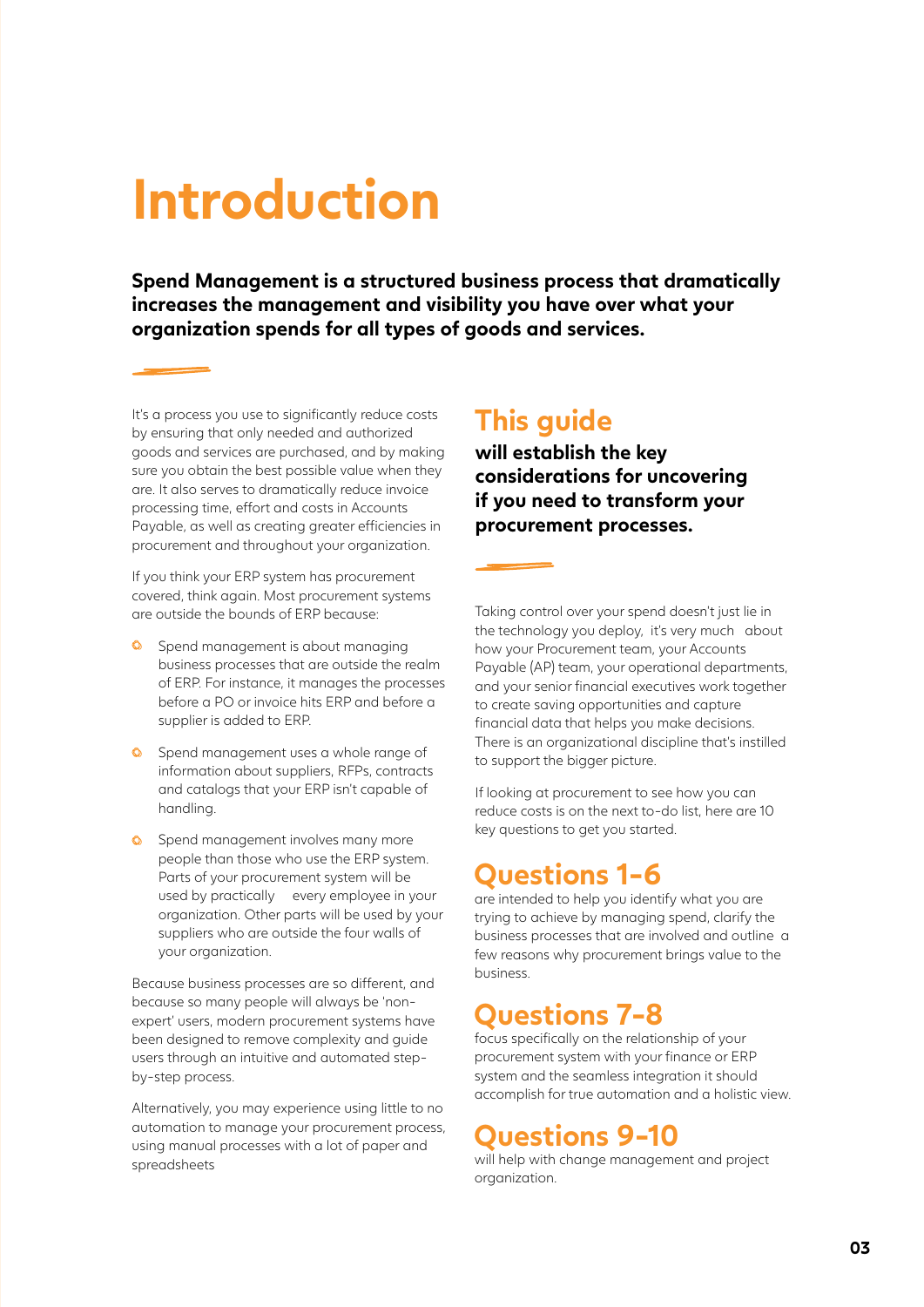# **Q1. What is our fundamental objective?**

**The fundamental objective of managing spend is to gain control and visibility of the way your organization buys goods and services, and to minimize the total cost and time it takes to buy them.**

This includes the actual cost of the goods and services, the internal operational costs of obtaining them, and the costs that occur when there is a delay in delivery, less than expected quality, or when any form of liability is passed from a supplier to the organization.

Though easily stated, meeting this objective is a challenge when you consider the wide range of

goods and services your organization purchases over the course of a year, and when you consider the range of people throughout your organization and supplier base who are involved.

But it's a challenge well worth attacking because the return is so great. Many organizations in all types of businesses have successfully addressed this challenge with amazing results.



**60% Bedford Borough Council reduces invoices processing time by over**

**with Proactis invoice capture**

**Halliburton reduces<br>purchase production of the contract of the contract of the contract of the contract of the contract of the contract of the contract of the contract of the contract of the contract of the contract of th reduces purchase order cost by**

**straight-through Bauer Media Group achieves invoice processing and payments**

**full control a.s.r achieves with company-wide insight into expenditure and contracts**







de nederlandse verzekerings<br>mααtschαppij voor alle<br>verzekeringen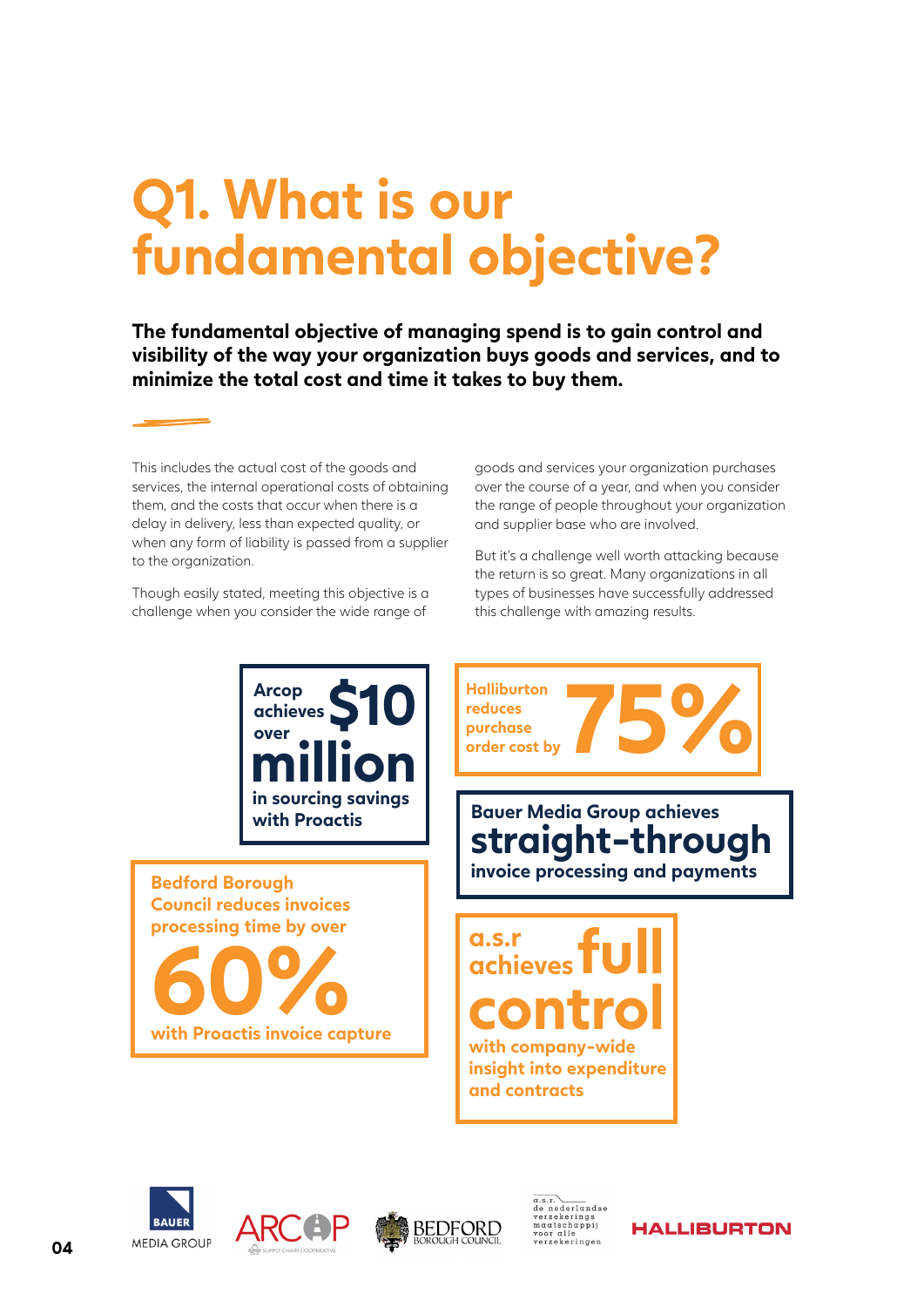# **Q2. Exactly how will we create savings?**

**Every organization has the opportunity to create savings by reducing the costs outlined below:**

#### **Savings are created through:**

- Prevention of unnecessary purchases.  $\circledcirc$
- Better matching of what is purchased to  $\circledcirc$ actual needs.
- **Q** Lower prices for what is purchased.
- **Q** Reduced administrative costs for buying and payment processes.
- <sup>©</sup> Reduced occurrences of erroneous payments, late charges or lost early payment discounts.
- <sup>©</sup> Reduced occurrences of supply disruptions and supplier problems that create unnecessary operational costs.

#### **This combination of savings can only be obtained on a predictable basis for purchases meeting the following criteria:**

- $\circledcirc$ Made with proper purchase authorization.
- Made with suppliers that were vetted and  $\circledcirc$ negotiated.
- **Q** Paid with correct pricing and terms.
- **Q** Processed quickly and efficiently, organization-wide.

#### **In addition, for proper financial management, those purchases should be:**

- Clearly visible to both operational and  $\bigcirc$ financial management.
- **C** Properly coded for both financial allocation and purchase category.

Purchases meeting all of these criteria can be considered 'Spend Under Management' – i.e. spend that has been made within the organization's Spend Management framework and therefore spend that captures maximum savings.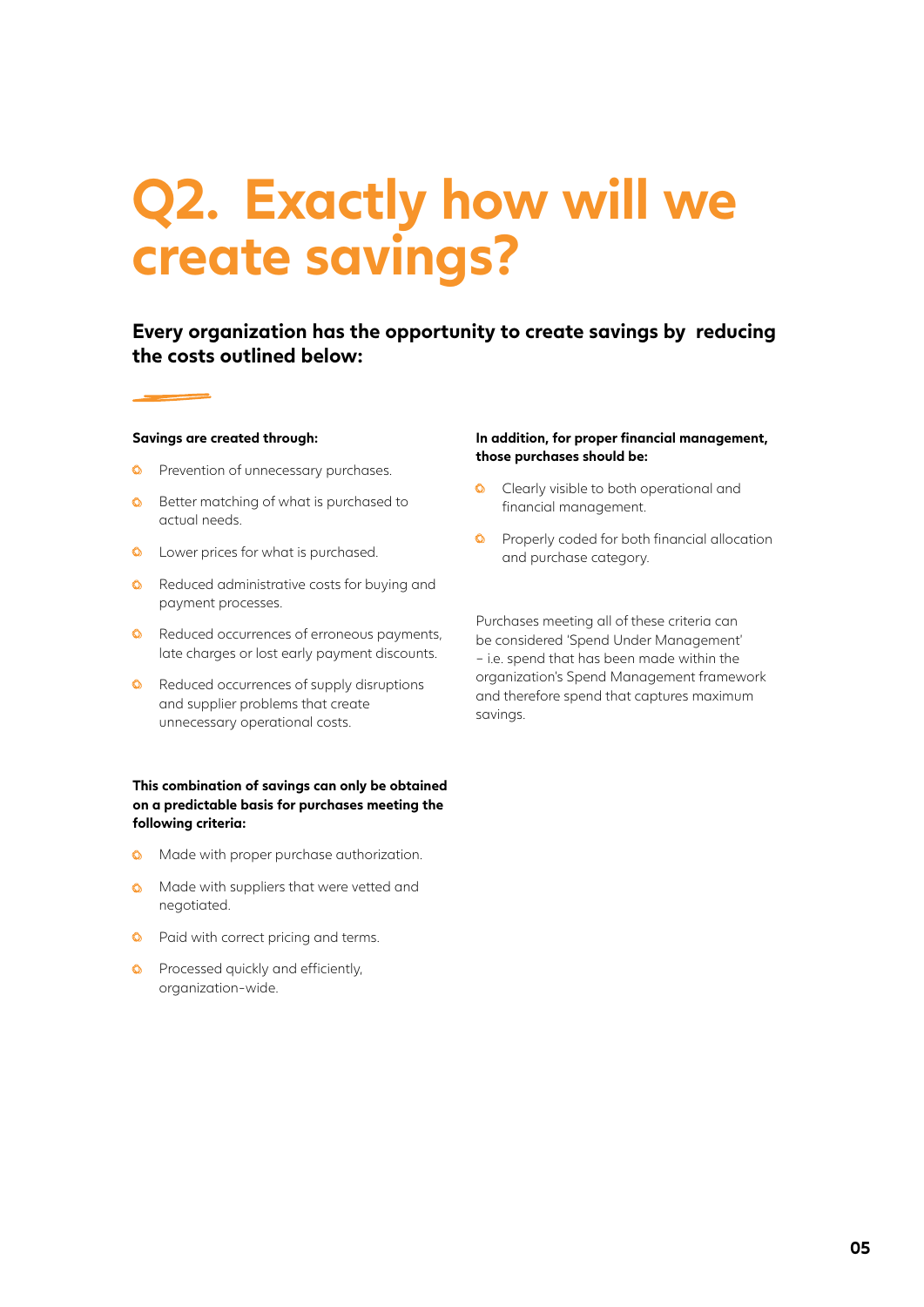# **Q3. What business processes are involved?**

**There are two important business processes that must operate together to achieve truly effective Spend Management:**

### **Source-to-Contract**

can be summarized as finding good suppliers and establishing discounted agreements so employees can buy from them. Functions within this process include sourcing, supplier management, contract management and supplier catalog management. This process is performed by Procurement professionals and cross-functional category teams working collaboratively with stakeholders across the organization to align goods and services sources of supply to the needs of the business.

### **Purchase-to-Pay**

is enabling employees to place purchases for what they need using the suppliers they have already built relationships with (discounted contracts). Purchases are therefore made at lower prices and with suppliers that present less risk. Ideally, employees still can shop for the best fit to their needs, but always with priority given to established suppliers and agreements. Functions within this business process include purchase request, authorization, invoice processing and payment authorization.



**Source-to-Pay**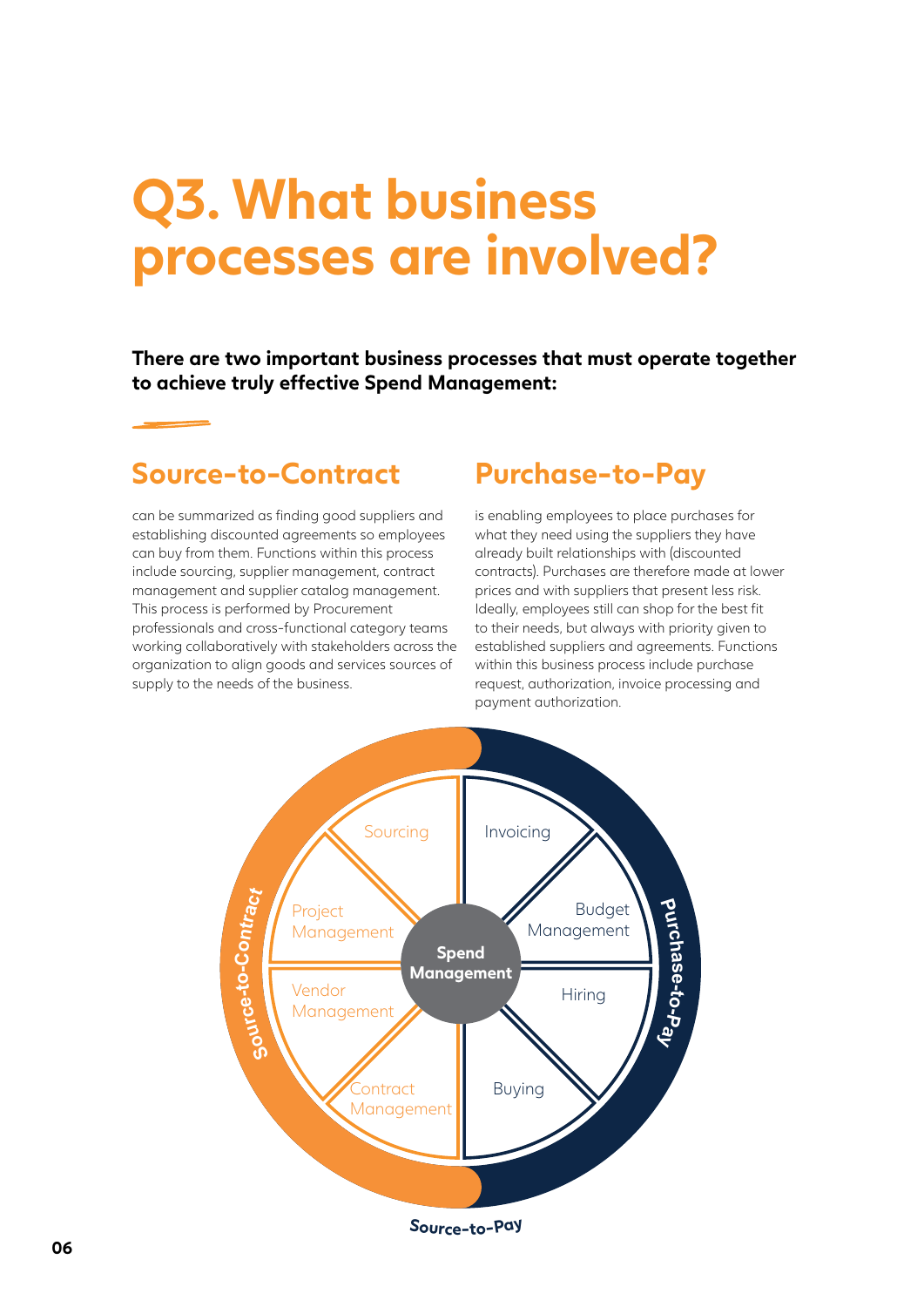# **Q4. Who's involved?**

**Spend management involves all buyers across your organization, as well as a number of people outside your organization.** 

#### **This includes:**

### **Within your organization**



Procurement professionals and category teams.



Accounts Payable (AP) personnel.



Every manager that has responsibility for a budget.



Every employee that needs to buy goods or contract services.



### **Your local and global suppliers**



Procurement and AP professionals have different needs as Operational Managers as to buyers.

Operational managers view purchase requests against budgets and cost pipelines, and to approve or reject requests.

Buyers across the organization need to request or directly buy the things they need to do their jobs for volume buying or one-off purchases.

Suppliers need access to update their information, agreements, and payment terms easily and quick so there is no lag time.

Everyone involved in the procurement process needs to be able to easily and quickly perform these actions to improve efficiency and reduce the amount of time it takes to buy goods and services.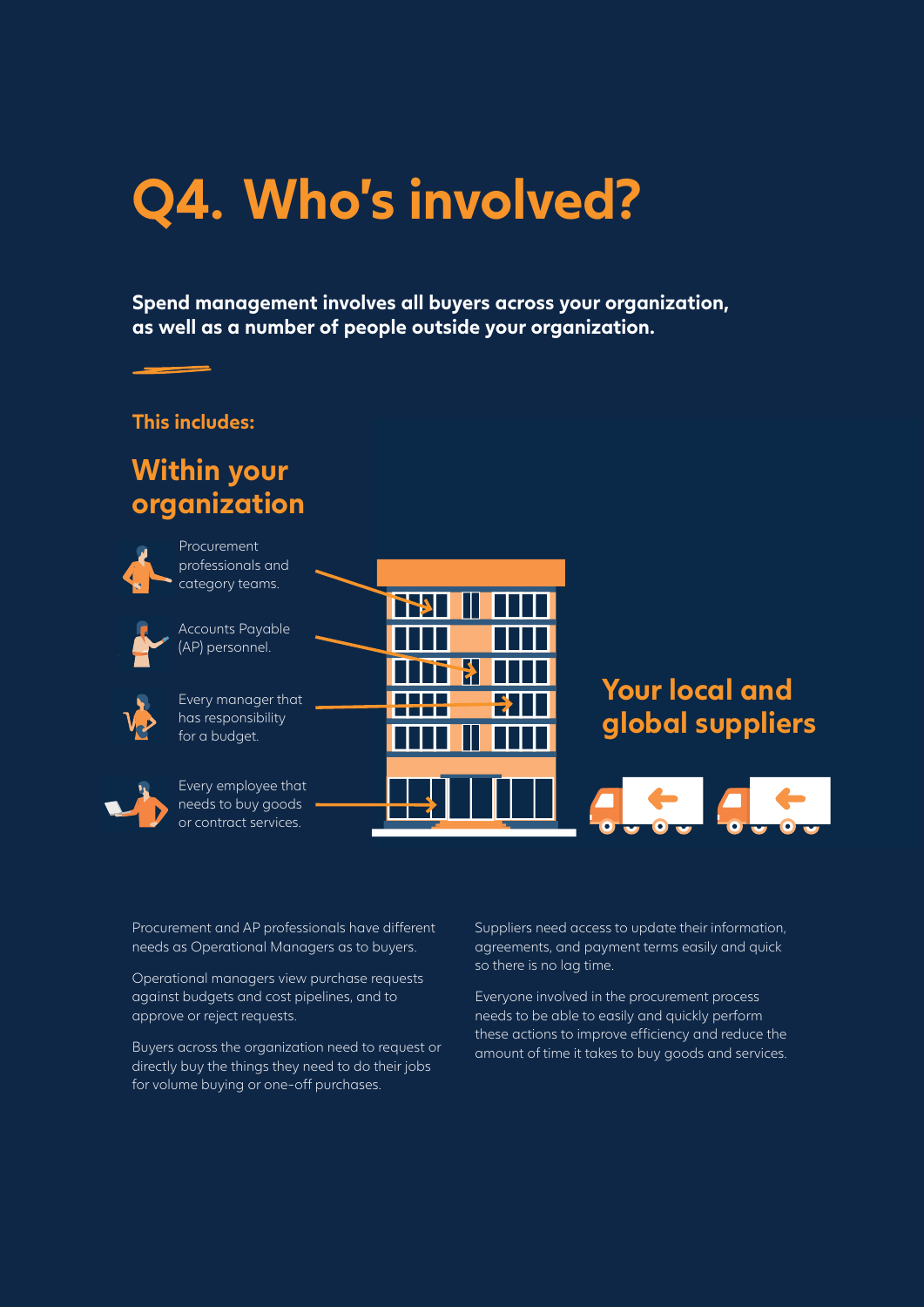# **Q5. What systems capabilities are needed?**

#### **The main building blocks of a eProcurement system are:**

- **Information management and access**  $\circledR$
- **Automated workflows aligned with purchasing policies**
- **Intuitive and guided processes**

#### **Information management and access**

An eProcurement system to support spend management business processes is built around management of, and access to, base information - including details about supplier qualifications, supplier contracts, RFx documents and related supplier responses, and supplier catalogs. Transactions involve details of purchase requests, purchase orders and invoice management.

#### **Automated workflows aligned with purchasing policies**

Procurement processes are about facilitating the flow of activity among employees, managers, Procurement professionals, Finance and Accounts Payable personnel and suppliers. For this reason, streamlining authorizations in an automated workflow that uses various user-defined business rules like approval thresholds and routings; and on generation of alerts for time-based activities like contract reviews will minimize delay and mitigate risk.

#### **Intuitive and guided processes**

Because employee adoption of an organization's procurement system is so important to the spend management process, and because many employees will be 'non-expert' users that interact with the system only occasionally, it is very important that the functions they use are extremely intuitive, fast and easy. They can't rely on in-depth training classes or take much time away from the employee's actual job. The system must efficiently and accurately 'guide' employees through processes such as self-service buying (e.g. selecting items in a shopping cart), requests for expert assistance (e.g. help with buying a new laptop computer), simple supplier quote requests (e.g. selecting temporary employee services), or detail RFx requirement definitions (e.g. for a capital equipment purchase or IT service contract).

The same types of 'guided process' system capabilities apply to suppliers for updating their own profiles and catalogs, responding to sourcing events or solicitations, submitting certification reconfirmations, etc.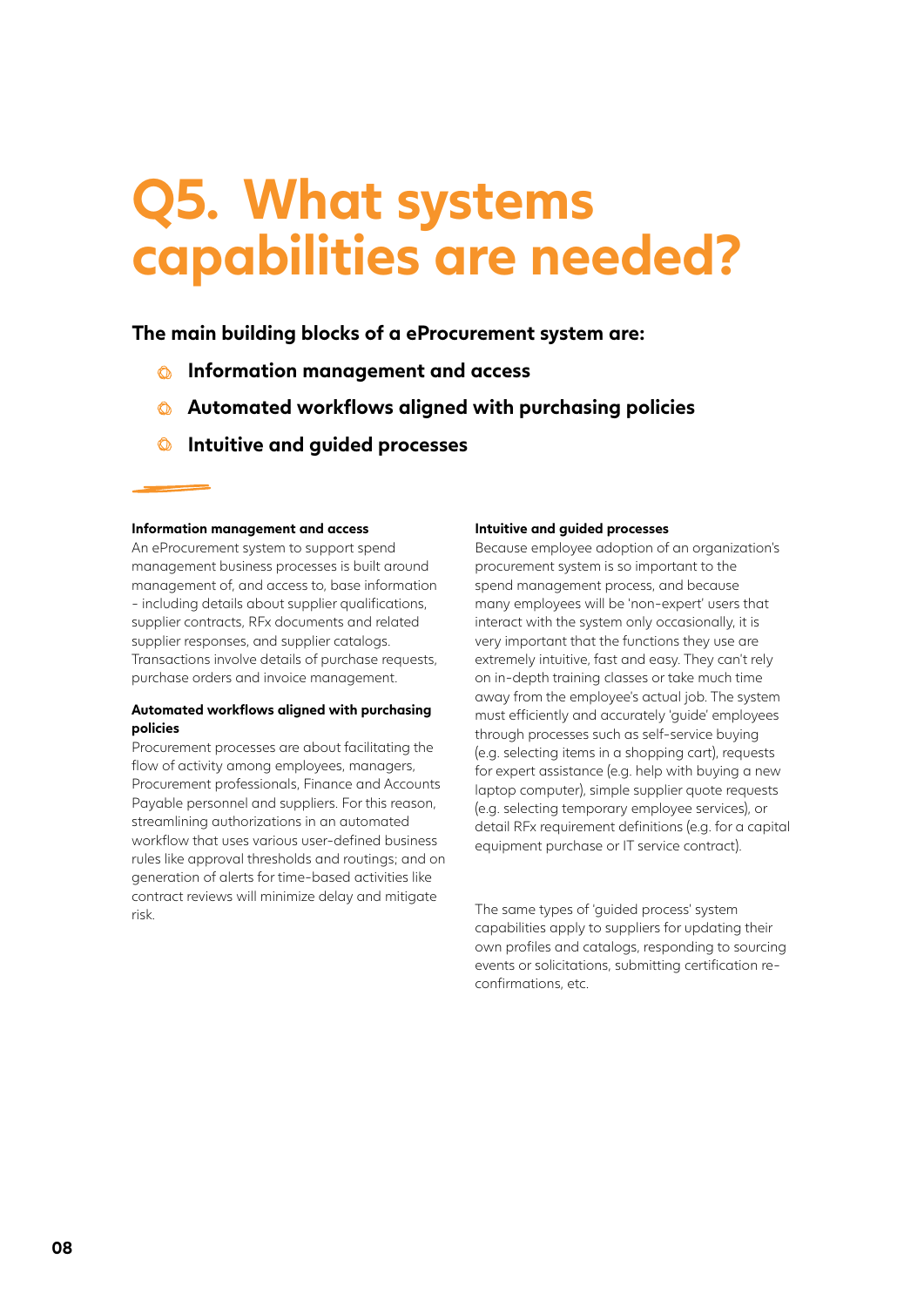# **Q6. How can you get everyone on board?**

**Spend Management involves virtually everyone in your organization as well as your suppliers. Therefore, the key to success is simply making sure everyone adapts to the process and solution.** 

### **Three keys to success:**

| <b>Employee adoption:</b>        | The key to success here is very simple - make it as easy, or easier, for<br>an employee to find and buy what they need within the system in<br>accordance with organizational policies than it is to buy something<br>outside the process. The ultimate goal is to make the experience that<br>people have with your system as close as possible to the type of<br>experience they have when shopping online. Content obtained from<br>supplier catalogs and website punch-outs will be as important to<br>adoption as the system itself. |
|----------------------------------|-------------------------------------------------------------------------------------------------------------------------------------------------------------------------------------------------------------------------------------------------------------------------------------------------------------------------------------------------------------------------------------------------------------------------------------------------------------------------------------------------------------------------------------------|
| <b>Supplier adoption:</b>        | Similarly, make it easy for suppliers to interact with your company in<br>a self-service approach. That's how you reduce the administrative<br>load in Procurement and Accounts Payable, and free up more time<br>for value-added activities that lead to lower prices and greater<br>value. Done right, your suppliers will like it too.                                                                                                                                                                                                 |
| A proven, complete<br>framework: | Because full spend management is only gained from bringing the<br>Source-to-Contract process and the Purchase-to-Pay process<br>together, it is important that the eProcurement framework you put in<br>place covers the full Source-to-Pay scope. And this can be done one<br>phase at a time.                                                                                                                                                                                                                                           |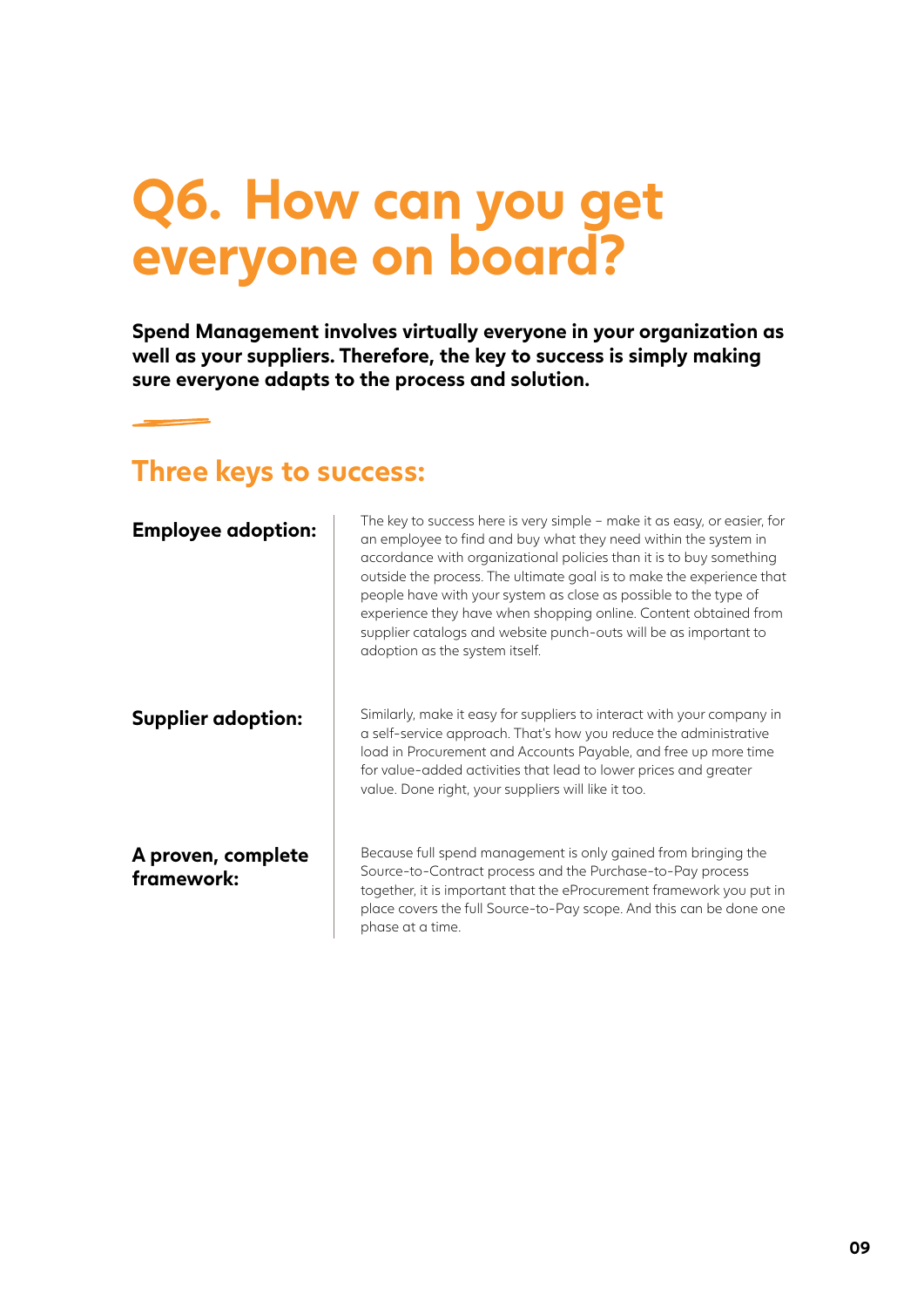# **Q7. How will Procurement impact our existing financial or ERP systems?**

**As indicated in the answers to the preceding questions, procurement processes and the supporting procurement systems are largely outside the scope of your core business systems. Because of that, the impact of implementing eProcurement is minimal from a systems perspective.**

As a brief guide, the following are likely steps and touch points:

#### **For implementation of the Purchase-to-Pay portion of eProcurement:**

- If you are using some form of purchase  $\circledcirc$ requisition process within your ERP system (or that you have added yourselves over time), you will turn that off.
- **<sup>4</sup>** Your chart of accounts will continue to be maintained in your G/L and simply pass to the Procurement system. Budgets in your G/L will be accessed in real-time for use in 'cost pipeline' inquiries.
- **O** Unless you are also deploying the Supplier Management application in Source-to-Contract, your supplier master file will continue to be maintained in your ERP system and passed to Procurement for use in raising POs.
- **6** Most POs will be raised in your Procurement system and passed to your ERP system as accruals or commitments.

#### **For implementation of the Source-to-Contract portion of eProcurement:**

- $\mathbb{C}$ You will make the comprehensive supplier directory in your procurement system, your new master repository of supplier information and pass only basic supplier information from there to your ERP system as needed.
- $\bullet$  If you have any form of supplier contract file in ERP, you will replace that with the more robust eProcurement contract repository and use that as your new contract master.
- <sup>4</sup> All other information will be in addition to what is in your existing systems.

It's really pretty simple, and Spend Management solution providers such as Proactis are very experienced in setting up the nominal level of required integration.

### **So with that in mind…**

- **You don't need to replace your ERP system.**  $\mathbb{O}$
- $\circledcirc$ **Your procurement solution in your ERP might not be your best option.**
- $\odot$ **You can deploy a single-wide eProcurement solution and integrate across multiple ERP systems.**

Your spend management program will be an important business process improvement initiative for your organization, but the systems aspect is pretty straightforward and non-disruptive. And it can give you considerable flexibility over time.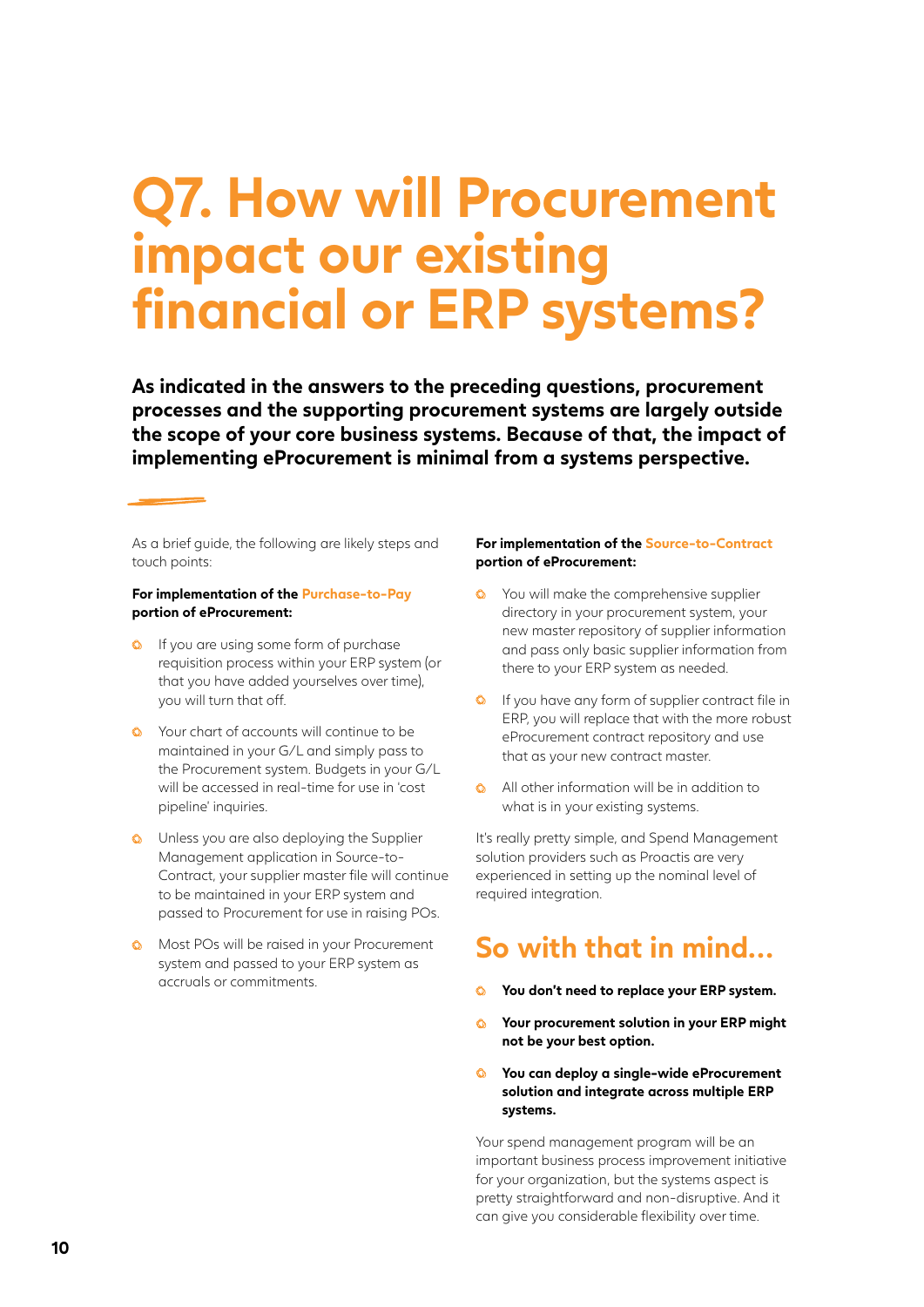# **Q8. How do we avoid getting tangled up in a long, expensive project?**

**Rolling-out a procurement transformation doesn't need to be an arduous and costly project.**

There is no need for a 'big bang' approach where you 'go live' with everything and everyone immediately. Although your ultimate goal is to have your spend management program 'firing on all cylinders' by covering the Source-to-Pay process,

those areas are not completely interdependent, nor are the spend categories you address.

Spend management roll-outs are easily segmented into manageable mini-projects that have ROI associated with each step.

### **Deployment phases are usually organized around three key dimensions:**

| <b>Spend categories to</b><br>be addressed:                | e.g. start with a single category such as IT spend, or a grouping<br>of categories that are similar; move through all your categories<br>and associated suppliers in sequence of expected savings.                                                                                                                                                                                                                                            |
|------------------------------------------------------------|-----------------------------------------------------------------------------------------------------------------------------------------------------------------------------------------------------------------------------------------------------------------------------------------------------------------------------------------------------------------------------------------------------------------------------------------------|
| <b>Business processes</b><br>to be implemented:            | e.g. start with the Purchase-to-Pay process to get a foundation<br>of solid purchase authorization managements and AP efficiency<br>gains, then move on to tackle each element of the Source-<br>to-Contract process to incrementally expand the range of<br>suppliers with whom you have competitively negotiated cost-<br>saving agreements, and to improve the supplier and catalog<br>information integrated into the purchasing process. |
| Organizational<br>entities to use the<br>new capabilities: | e.g. start with your headquarters operation or a particular<br>business unit to gain experience and refine your processes, then<br>expand to all your branch locations and business units around<br>the world one step at a time.                                                                                                                                                                                                             |

By making each phase a manageable combination of spend categories, business processes and organizational entities, you can closely control the scope of each mini project, measuring results and making refinements as you go. Using this approach, you will find that you realize increased savings on a steady basis with little organizational trauma or business risk.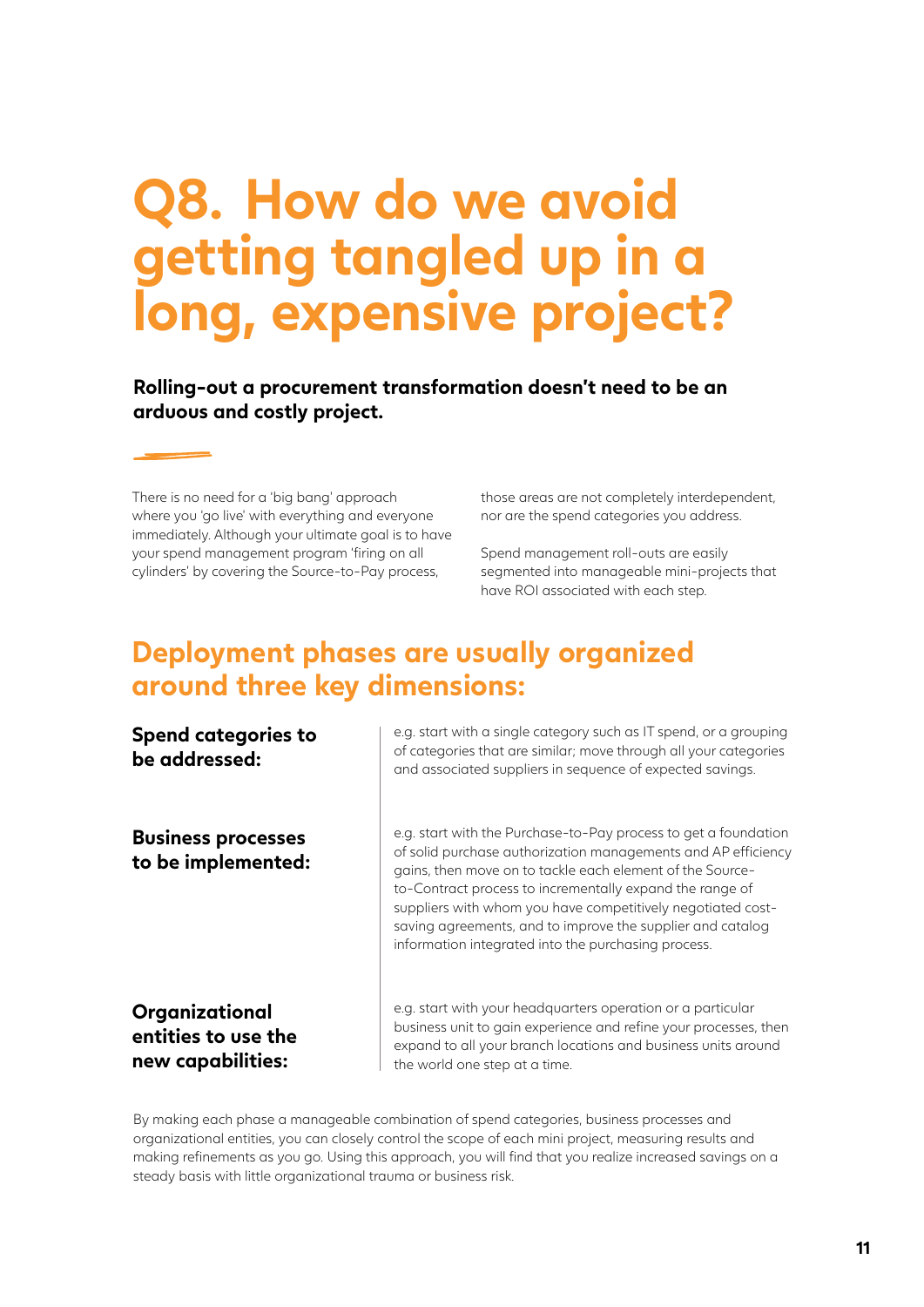# **Q9. How do we achieve both early and sustained results?**

**In today's world, every initiative needs to gain early, frequent and sustained results in order to be a success.**

Many organizations are measuring their spend management initiatives into two key 'value streams' – Purchase-to-Pay and Sourceto-Contract – with a business person taking responsibility as the Value Stream Manager for each.

> **According to the previously referenced article: "When you have people organized around the processes being delivered rather than silos, those people are attentive to how the processes operate and how they need to evolve and change over time."**

With a clear understanding of the interrelationship between the Purchase-to-Pay and Source-to-Contract cycles, it is easy for these two important processes to progress in parallel, leveraging each other to increase savings at every phase along the way.

### **Responsibilities:**

The **Purchase-to-Pay Value Stream Manager**, quite possibly someone in the Finance organization, focuses on:

- using eProcurement to create a standardized process that everyone will use to request and buy things within corporate authorization policies;
- establishing a framework to capture savings  $\circledcirc$ from all the opportunities created in Sourceto-Contract;
- $\bigcirc$ realization of the significant efficiency gains to be had in AP.

The **Purchase-to-Pay Value Stream Manager**, quite possibly someone in the Finance organization, focuses on:

- increasing the range of spend categories for which they obtain quality suppliers and wellnegotiated agreements;  $\ddot{\circ}$ 
	- continually creating more and more savings opportunities for the organization;

capabilities sed to incorporate the contracts, catalogs and websites associated with those suppliers directly.

In this way, the two Value Stream Managers work together on the 'ying and yang' of spend management and together steadily increase the percentage of spend under management. That, in turn, increases the cost savings and risk mitigation that creates so much value for the organization.